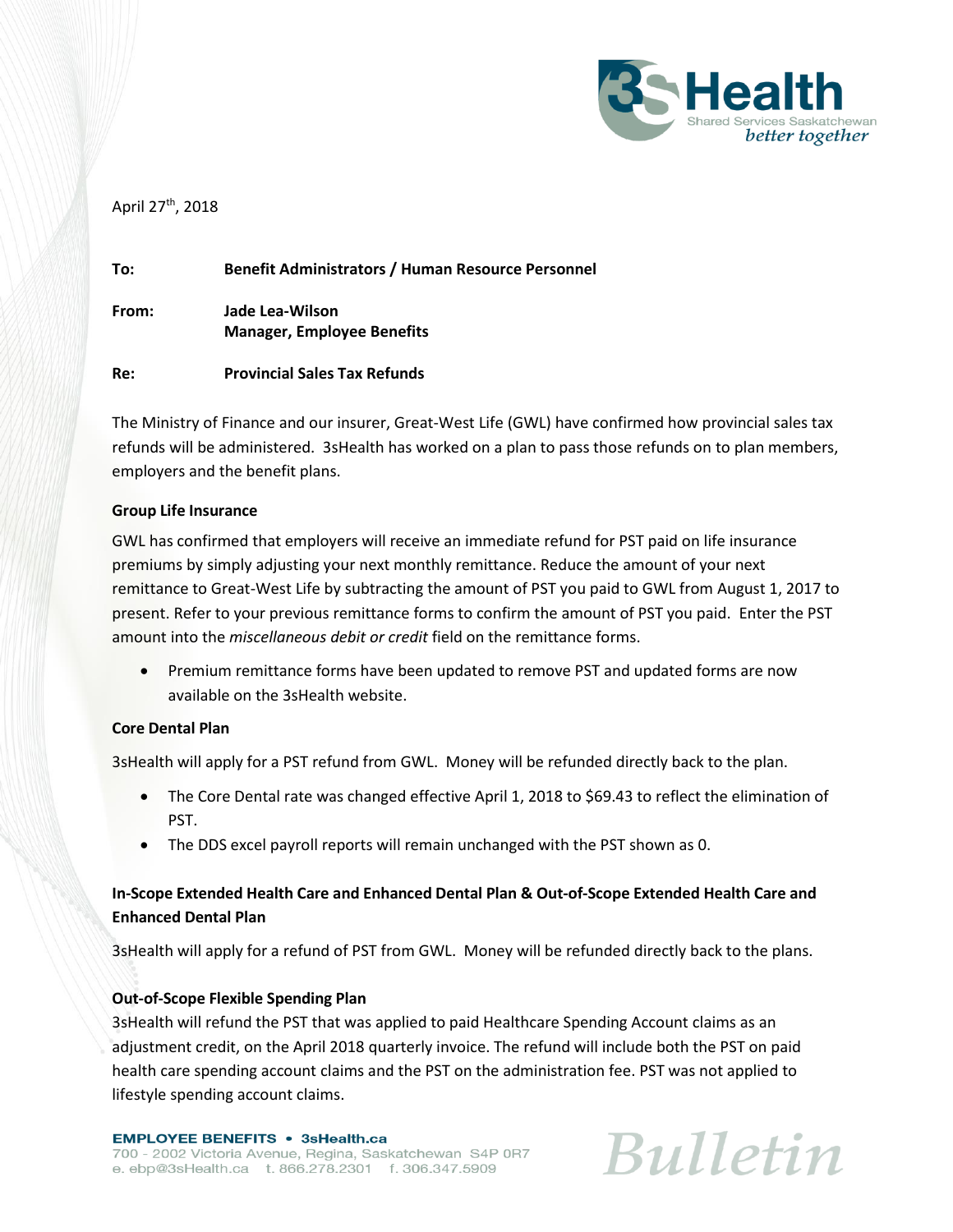

## **Disability Income Plans**

3sHealth will calculate the PST on disability contributions paid and will mail a reimbursement cheque to each employer. You can expect to receive both the employer and employee portions of paid PST amounts by May 30, 2018.

 The DIP contribution remittance form has been updated to remove PST and is available on the 3sHealth website.

#### **Retiree Plans**

GMS will refund retirees directly for PST paid on retiree health and dental coverage.

Retirees who have their group life premiums deducted from their SHEPP pension or by preauthorized debit (PAD) will have their PST reimbursed by cheque from 3sHealth.

#### **Employee PST Refund Process**

The Ministry of Finance has indicated the majority of refunds should be completed by June 30, 2018.

#### For member organizations who subscribe to 3sHealth Provincial Payroll and Scheduling Services (PP&SS)

PP&SS will provide employers with reports that shows how much PST each employee paid since August 1, 2017. This team will send detailed communication on the recommended best practice on how to refund employees by May  $11^{\text{th}}$ , 2018.

#### For member organizations who do not subscribe to 3sHealth PP&SS

The employer is required to calculate how much PST each individual paid and refund it back to the employee.

#### **KEY MESSAGES:**

- Immediate refunds for Group Life can be done by reducing your next premium remittance using the PST amount you paid from August 1st, 2017 to current day.
- Employers will receive a refund cheque from 3sHealth for PST paid on DIP contributions.
- Employers will receive an adjustment credit on the April 2018 quarterly invoice for PST paid on the Flexible Spending Plan.
- Tools, systems and forms are now updated to remove PST on any benefit premiums and contributions.
- PP&SS will provide detailed communication on best practice to refund PST to employees using the payroll system.
- Refunds should be paid to employees by June 30, 2018.
- Additional information on PST can be found by searching the Government of Saskatchewan, Ministry of Finance website at [www.finance.gov.sk.ca.](http://www.finance.gov.sk.ca/)